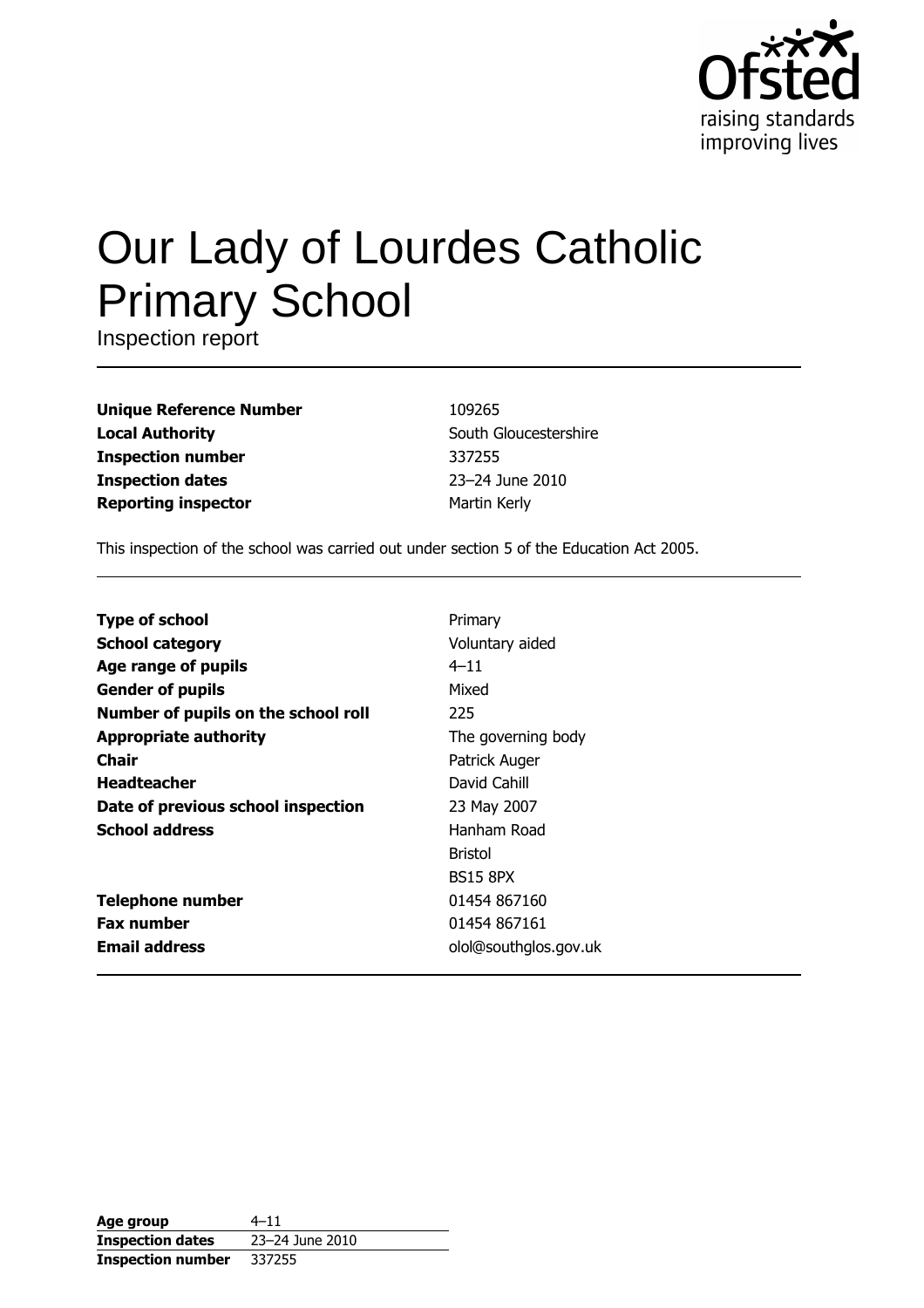The Office for Standards in Education, Children's Services and Skills (Ofsted) regulates and inspects to achieve excellence in the care of children and young people, and in education and skills for learners of all ages. It regulates and inspects childcare and children's social care, and inspects the Children and Family Court Advisory Support Service (Cafcass), schools, colleges, initial teacher training, work-based learning and skills training, adult and community learning, and education and training in prisons and other secure establishments. It rates council children's services, and inspects services for looked after children, safequarding and child protection.

Further copies of this report are obtainable from the school. Under the Education Act 2005, the school must provide a copy of this report free of charge to certain categories of people. A charge not exceeding the full cost of reproduction may be made for any other copies supplied.

If you would like a copy of this document in a different format, such as large print or Braille, please telephone 08456 404045, or email enquiries@ofsted.gov.uk.

You may copy all or parts of this document for non-commercial educational purposes, as long as you give details of the source and date of publication and do not alter the documentation in any way.

Royal Exchange Buildings St Ann's Square Manchester M2 7LA T: 08456 404045 Textphone: 0161 618 8524 E: enquiries@ofsted.gov.uk W: www.ofsted.gov.uk © Crown copyright 2010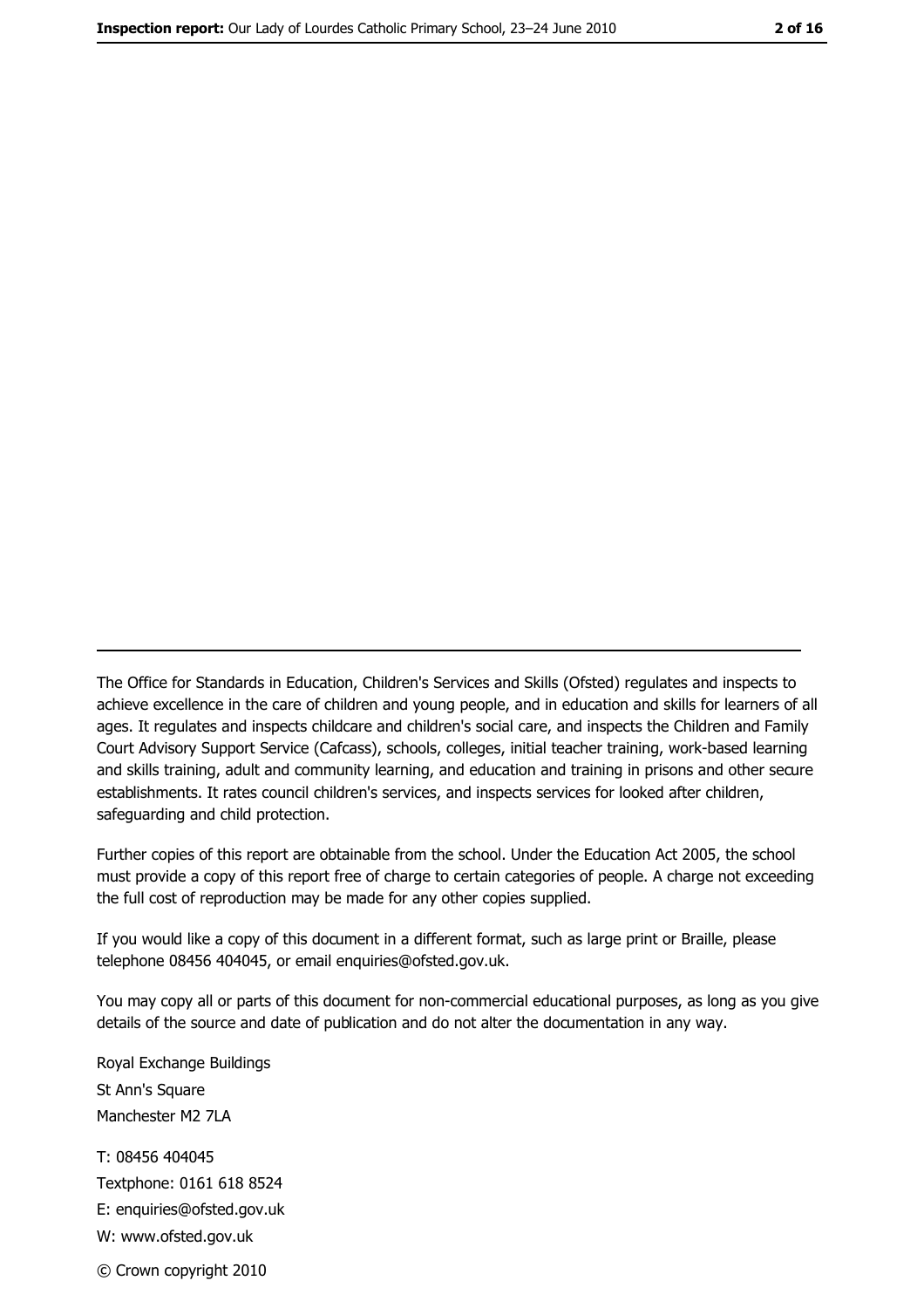# **Introduction**

This inspection was carried out by three additional inspectors. They observed 20 lessons and nine teachers, held meetings with pupils, governors and staff, and informally met parents at the start of the day. They observed the school's work, and looked at a range of documentation, induding the school's plans, policies, records of progress made by the pupils and 83 completed questionnaires received from parents and carers.

The inspection team reviewed many aspects of the school's work. It looked in detail at the following:

- the consistency of progress by pupils, especially in Key Stage 2  $\blacksquare$
- elements of outstanding personal development  $\blacksquare$
- evidence of improvements in teaching and the curriculum and the balance between  $\blacksquare$ satisfactory and good practice
- the rigour and effectiveness of checks on the school's work carried out by leaders  $\blacksquare$ and managers.

# **Information about the school**

This is an average-sized primary school in which there is an ongoing planned reduction in numbers. Pupils are taught in eight dasses, mostly of a single age group. The very large majority of pupils are from White British families. The number of pupils with special educational needs and/or disabilities and those with statements of special educational needs is average for a school of this size. The school has an International School award. The pre-school provision within the site is not managed by the school's governing body and so not reported upon here.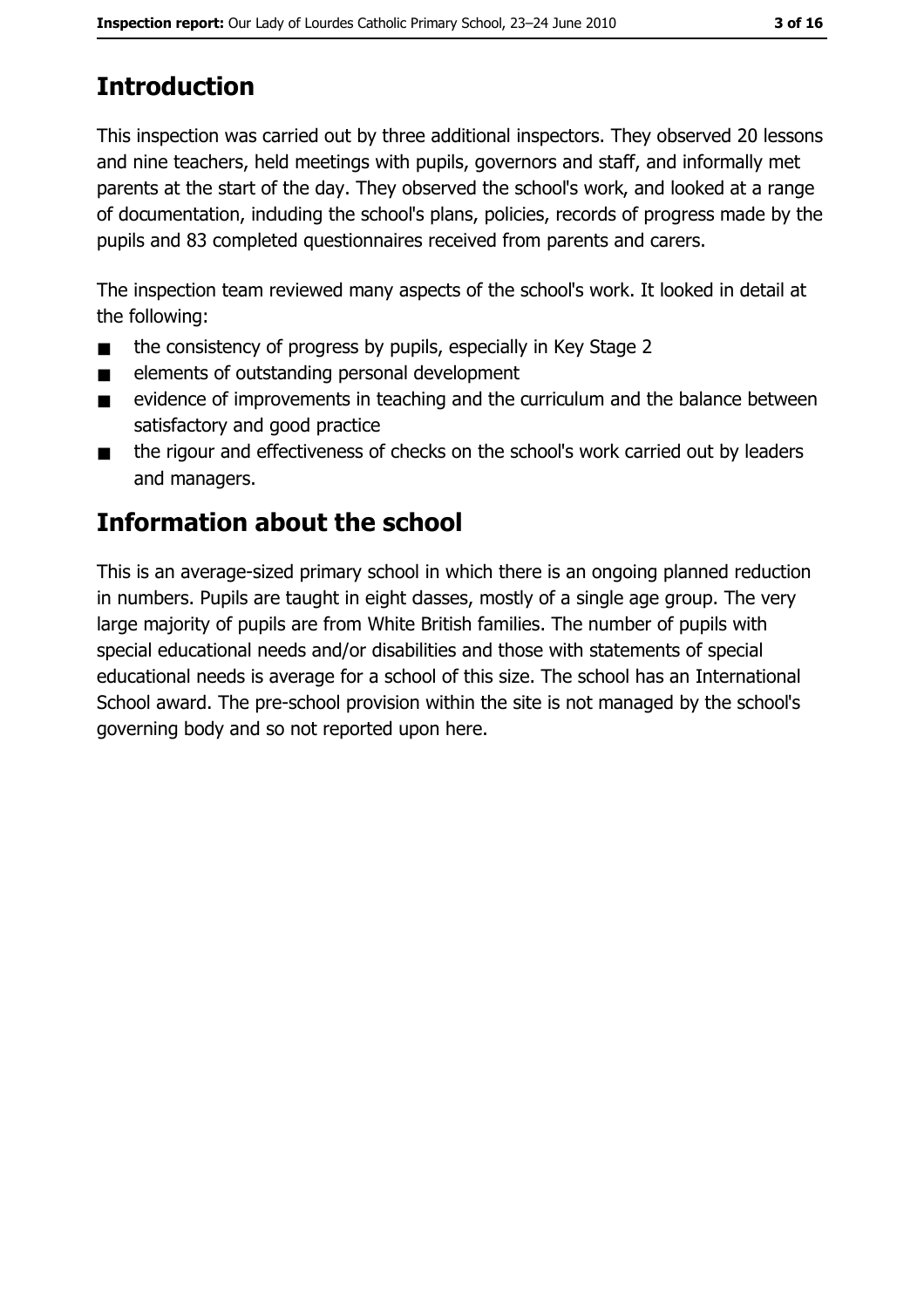# **Inspection judgements**

# Overall effectiveness: how good is the school?

# The school's capacity for sustained improvement

# **Main findings**

This is a satisfactory school. It has a number of good features and is improving in several key aspects but it also has several important elements in need of further improvement. The most notable strength of the school is the pupils' outstanding levels of spiritual, moral, social and cultural development. The school has a strong Catholic ethos. Pupils express their ideas on right and wrong with great humility and sensitivity, often through personal prayer. Their commitment to making a contribution to the school community, wider afield in Kingswood and in charity events is also exceptional. They relish the opportunity to take on leadership roles, for example when planning and leading activities on sports day, and fulfil these very conscientiously and enthusiastically. There is very effective care, guidance and support for all pupils and this contributes to their good personal development, induding their good behaviour. Parents and carers appreciate these qualities and the very large majority of those replying to the inspectors' questionnaire confirmed that their children enjoy school.

Pupils make satisfactory progress in their work and their attainment is broadly average by the time they leave the school. It is often higher in mathematics and science than in English. However, the rate of progress is not consistent in all year groups and some pupils are still catching up on their relatively slow progress in the past. There is much good teaching in the school, but variations and inconsistencies mean that overall teaching remains satisfactory. Improved systems for assessing and tracking pupils' progress have been introduced. However, teachers do not always make best use of this information to match activities to the full range of pupils' abilities when planning lessons. Expectations are not always high enough. There have been some significant improvements within the Early Years Foundation Stage, notably with the creation of a designated outdoor area. Nevertheless, the school recognises the need to improve the way assessments are made and collated in order to have a dearer picture of children's starting points and progress within their first year in school. Within the broad and varied curriculum, opportunities for pupils to use information and communication technology are constrained, particularly by the poor access to computers, and this limits their use in work across the curriculum.

The leadership team is committed to making further improvements across the school, especially those relating to pupils' progress and the quality of teaching. The school's capacity for improvement is satisfactory. It carries out a sound range of checks on the school's work that give it a reasonably accurate view of its performance, although this is a little generous at times. It does not always have sufficiently systematic ways of recording routine practices, for example decisions made about future actions, findings made when carrying out checks, or the schedule of previous or planned staff training.

| 3 |  |
|---|--|
| 3 |  |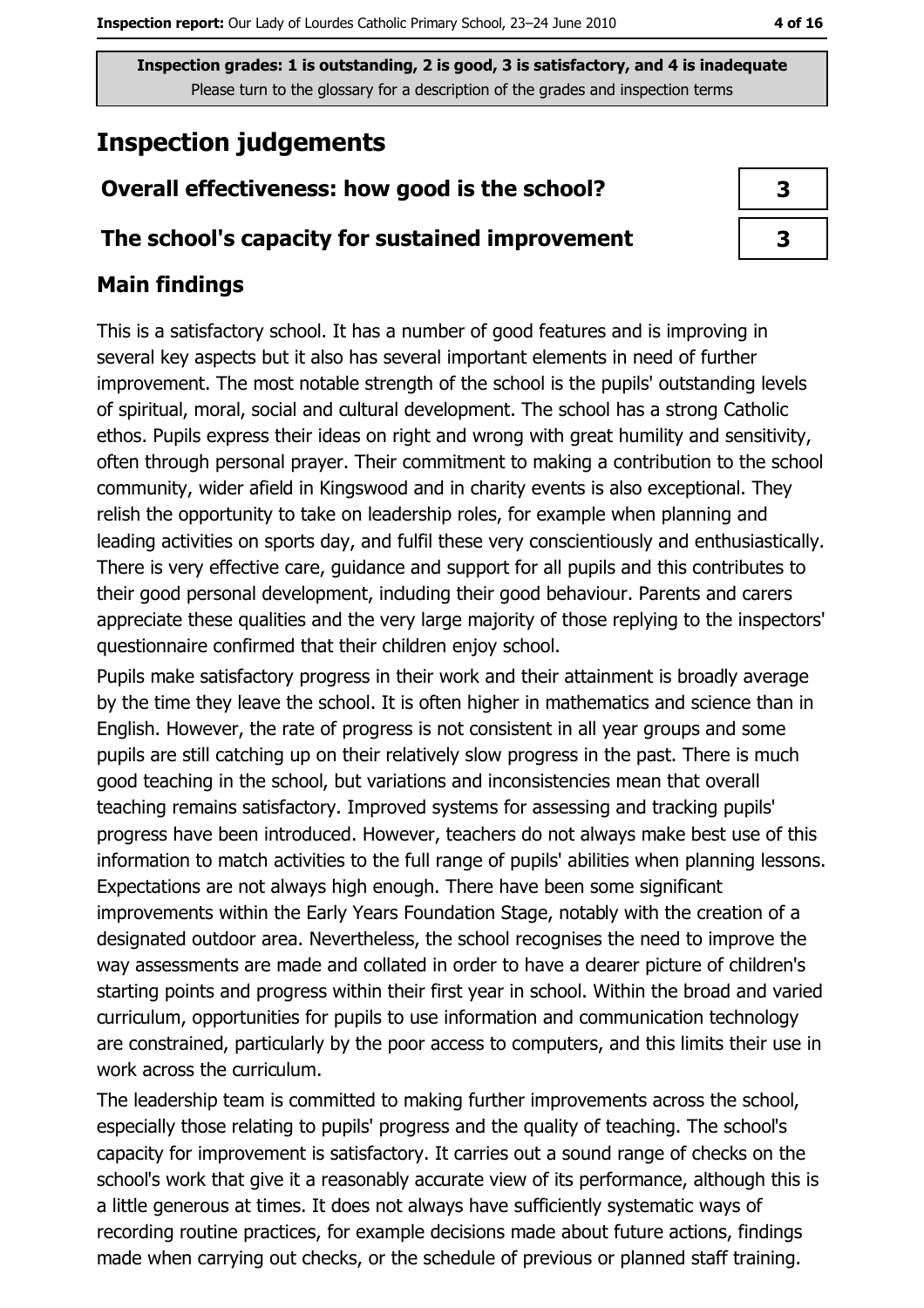# What does the school need to do to improve further?

- Promote sustained good progress by pupils of all abilities, particularly in English,  $\blacksquare$ through ensuring there is good or better teaching in the majority of lessons in all year groups by July 2011 by:
	- ensuring work is matched accurately to the wide range of pupils' abilities
	- there is good pace and levels of challenge in all lessons
	- feedback and marking regularly involve pupils in thinking about next steps in  $\overline{a}$ learning and how to improve
	- dassroom displays are dearly designed to encourage and promote learning.
- Develop manageable systems for observing, assessing and recording children's  $\blacksquare$ learning and progress in the Early Years Foundation Stage by January 2011.
- Ensure pupils have ready access to computers in order to use them to support their  $\blacksquare$ learning across the curriculum and establish systems for assessing pupils' progress in the use of information and computer technology by January 2011.
- Strengthen systems to be used by the school's leadership for improving school  $\blacksquare$ performance by:
	- increasing the range and rigour of checks on dassroom practice and its links to academic progress
	- ensuring there are dear systems for logging and monitoring significant incidents, actions and decisions, induding outcomes from key meetings, in order for them to be followed up and for any emerging patterns to be identified and shared with staff and governors
	- establishing a manageable annual programme of checks and balances to monitor all aspects of the school's work to indude all staff, where relevant, and the governors, by September 2010.

# **Outcomes for individuals and groups of pupils**

Pupils enjoy school and are enthusiastic about the range of experiences. Their attendance is above average and almost all arrive punctually at the start of the school day. However, their overall achievement is satisfactory rather than good because a proportion of them continue to play 'catch-up' following earlier relatively slow progress and are not fulfilling their potential. In a significant proportion of lessons, learning remains satisfactory rather then good. Attainment on entry is broadly as expected nationally. Children get off to a sound start in the Early Years Foundation Stage in a welcoming and supportive environment, with some making good progress. Evidence from lessons, pupils' books, work displayed in dassrooms, discussions with pupils and the school's much improved assessment records shows that pupils of all abilities make satisfactory progress overall. In individual lessons, they often make good progress as, for example, when enthused and inspired in writing poems in the style of Kit Wright in Year 6, or reflecting on baptisms in Year 4. Attainment by the end of Year 6 fluctuates

3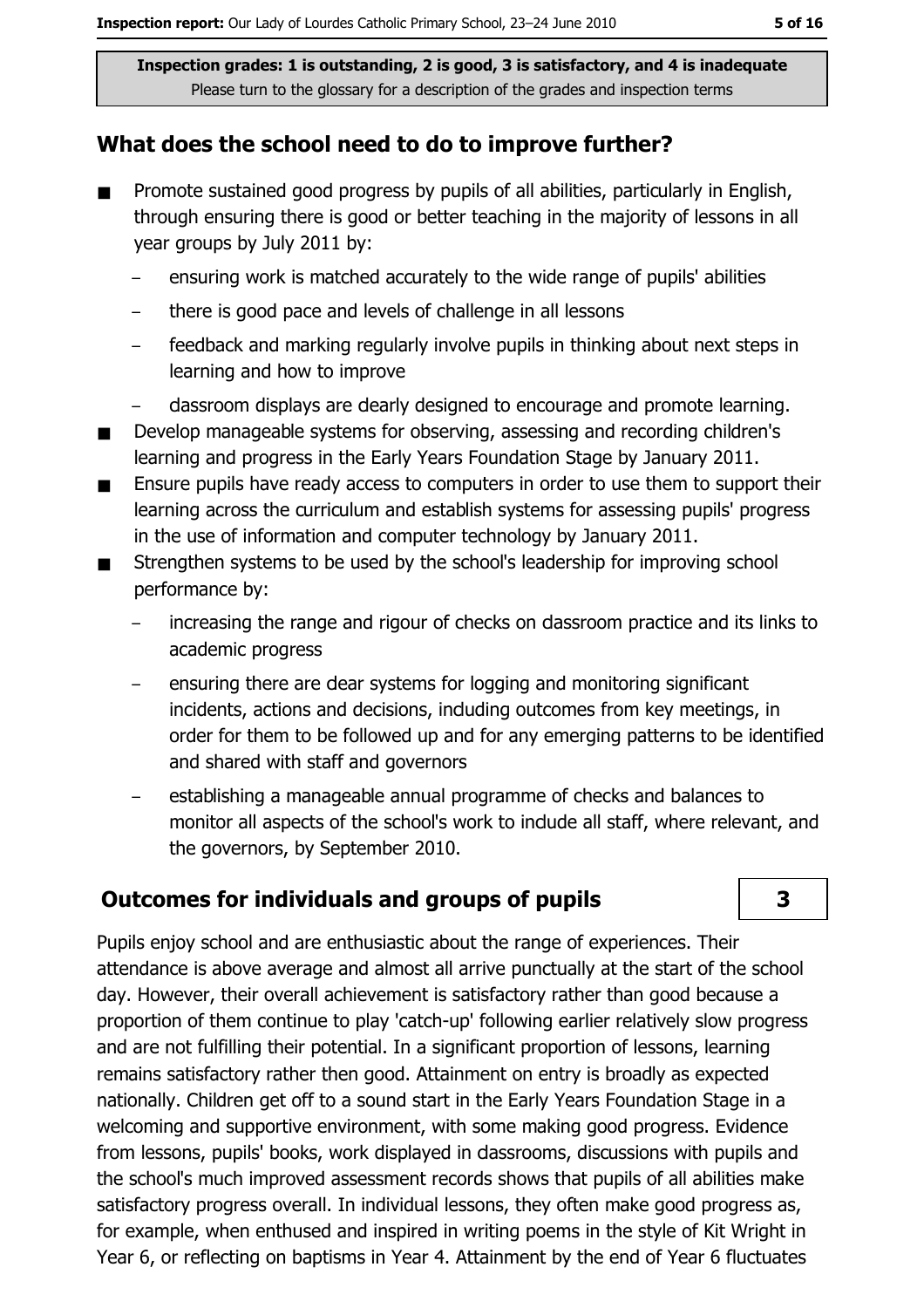from year to year, but is broadly average, frequently being higher in mathematics and science than in English, especially writing. However, pupils are articulate and reflective, with good speaking and listening skills. These well-developed skills, combined with their involvement and enthusiasm for taking on leadership roles within the school community and their good personal development, prepare them soundly for the next stage of education and adult life. Progress by pupils with special educational needs and/or disabilities is also satisfactory. In a few lessons, these pupils' learning, along with that of the gifted and talented pupils, slows when work is not sufficiently adapted to meet their specific needs or abilities.

Pupils' behaviour is exemplary at times, as seen, for example, in those lessons where they are inspired, during the excellent sports day activities in the morning and in a whole-school assembly. In a few lessons, where work is not well matched to their abilities, they struggle to retain concentration and behaviour becomes only satisfactory. Pupils feel very safe in school and almost all parents and carers replying to the inspectors' questionnaire agree that the school keeps their children safe. Pupils have a good understanding of how to keep healthy and are keen to participate in physical exercise. However, there are missed opportunities to strengthen this in the 'brain break' sessions each morning.

| Pupils' achievement and the extent to which they enjoy their learning                                                     |                         |
|---------------------------------------------------------------------------------------------------------------------------|-------------------------|
| Taking into account:<br>Pupils' attainment <sup>1</sup>                                                                   | 3                       |
| The quality of pupils' learning and their progress                                                                        | 3                       |
| The quality of learning for pupils with special educational needs and/or<br>disabilities and their progress               | 3                       |
| The extent to which pupils feel safe                                                                                      |                         |
|                                                                                                                           |                         |
| <b>Pupils' behaviour</b>                                                                                                  | $\overline{\mathbf{2}}$ |
| The extent to which pupils adopt healthy lifestyles                                                                       | $\overline{2}$          |
| The extent to which pupils contribute to the school and wider community                                                   | $\overline{\mathbf{2}}$ |
| The extent to which pupils develop workplace and other skills that will<br>contribute to their future economic well-being | 3                       |

These are the grades for pupils' outcomes

The grades for attainment and attendance are: 1 is high; 2 is above average; 3 is broadly average; and 4 is low.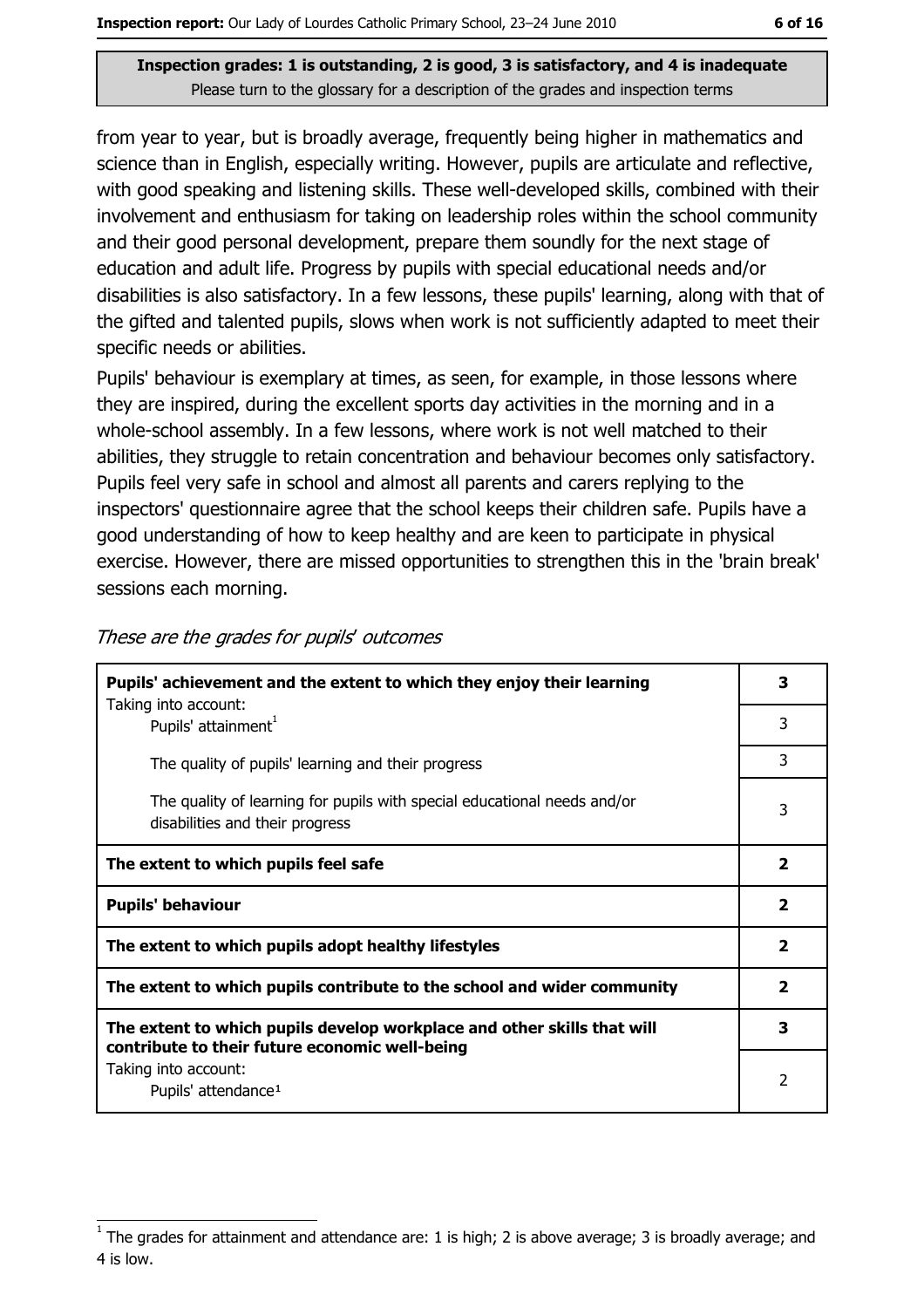The extent of pupils' spiritual, moral, social and cultural development

 $\mathbf{1}$ 

# How effective is the provision?

The school demonstrates a strong and very effective commitment to the well-being of the pupils and there is good care, guidance and support for all pupils in a welcoming and secure environment. This applies throughout each day from the pupils' arrival each morning until their handover to parents and carers at the end of the day. The needs of vulnerable pupils are carefully assessed and good partnerships with parents, carers and external agencies combine to meet these pupils' particular needs, effectively enabling them to progress well, for example in their emotional development. There are good systems for introducing children to school in the Early Years Foundation Stage and the school works effectively and imaginatively to help pupils prepare for the transition to secondary school. The deployment of a learning mentor and play rangers has strengthened the care and support and minimised tensions and anxieties for specific pupils.

Relationships between teachers, teaching assistants and the pupils are good, often allowing for humour and fun to be injected into a lesson, as seen in a lively Spanish session that motivated the pupils. The large majority of teachers manage behaviour very well and establish a calm and purposeful learning atmosphere in lessons. Lessons are usually carefully planned from a broad curriculum designed to ensure skills are taught and practised progressively from one year group to the next. The school is aware that the difficult access to computers restricts the opportunities for pupils to use them routinely in their work. There are regular assessments and checks on pupils' progress, induding some new and effective procedures to help teachers accurately gauge standards of work. Some of these are yet to be embedded across the school and are being used with varying degrees of success. Assessments are used well in some dasses when planning and setting work but, at times, in other lessons, expectations are not high enough, particularly for the more able pupils. Work, particularly in English, is not matched sufficiently carefully to the needs of different pupils. Teachers diligently mark pupils' work and provide positive and encouraging feedback. There is little evidence, however, that pupils are encouraged to reflect sufficiently on the teachers' comments and on their next steps in learning. There is a good range of enriching experiences within the curriculum. Examples indude tending the vegetable garden, visiting the National Gallery and Wigmore Hall in London, a residential visit to rural Somerset and the arrival of the school's own chickens a few days before the inspection.

These are the grades for the quality of provision

| The quality of teaching                                                                                    |  |
|------------------------------------------------------------------------------------------------------------|--|
| Taking into account:<br>The use of assessment to support learning                                          |  |
| The extent to which the curriculum meets pupils' needs, including, where<br>relevant, through partnerships |  |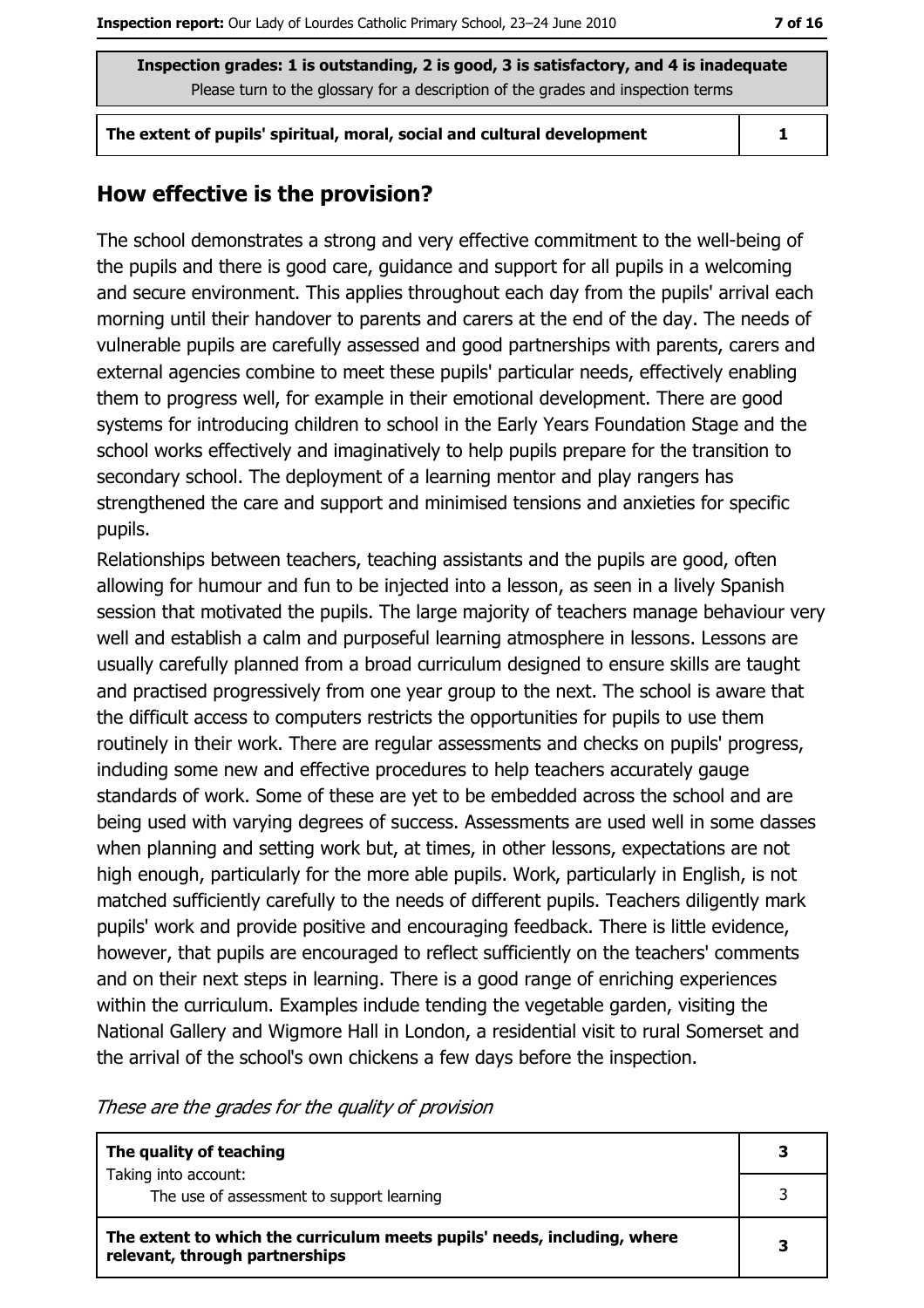#### The effectiveness of care, guidance and support

 $\overline{2}$ 

### How effective are leadership and management?

The leadership team is very effective in promoting pupils' personal development. It recognises that the drive to improve attainment and progress needs an even sharper focus. The headteacher effectively shares responsibility for leading aspects of the school with an extended senior management team whose members fulfil their roles conscientiously. The school has made good progress in establishing comprehensive systems to track pupils' progress and is beginning to use the information well to identify variations and patterns in progress in order to decide where and when to deploy additional support. This is a feature of the dear and effective commitment to promote equal opportunities and eliminate discrimination, as variations in performance by different groups are gradually becoming fewer. All pupils are equally valued and there are frequent opportunities to celebrate their successes. The pupil profile books are an effective way of involving pupils and their parents and carers in this process. Another way of involving parents and carers is through the use of an electronic learning platform to keep them in touch about pupils' work. It already indudes a good flow of information induding photographs and updates on homework. The school works effectively to promote community cohesion. It is highly effective in responding to the needs and aspirations of its local community, within and beyond the parish, induding charitable events, such as a 'rehab' centre, the shoe-box appeal and regular visits to a residential care home. The International School's award reflects the good work in developing links internationally, for example in Spain and India. These indude exchange letter writing and themed days such as the Around the World theme day scheduled for later this term. There are frequent overseas visitors to school, such as the group from the United States during the inspection.

The school's capacity to improve further is satisfactory. Observations of lessons and checks on pupils' work are satisfactory, but are relatively infrequent and do not always result in sufficiently dear information about how further improvements can be made. Some of the judgements made by the school of its performance are a little over-generous and tend to reduce the sense of urgency about the need to improve. There is a sound development plan based on findings from monitoring. Subject leaders have a reasonably dear view about their areas and have ideas for how they can be improved. There is little in the way of formal action plans, however, to structure their work and help them check their success. Governors are supportive and meet their legal responsibilities. Several of them visit frequently to keep informed about the school's work but there is little evidence of how the governors challenge the school to do even better or hold it to account. The governors' required safeguarding policies are in place and the school administers them satisfactorily as in, for example, procedures to ensure the safe recruitment of staff. The school is continuing to review ways of improving how its policies are implemented and how they inform staff training.

#### These are the grades for leadership and management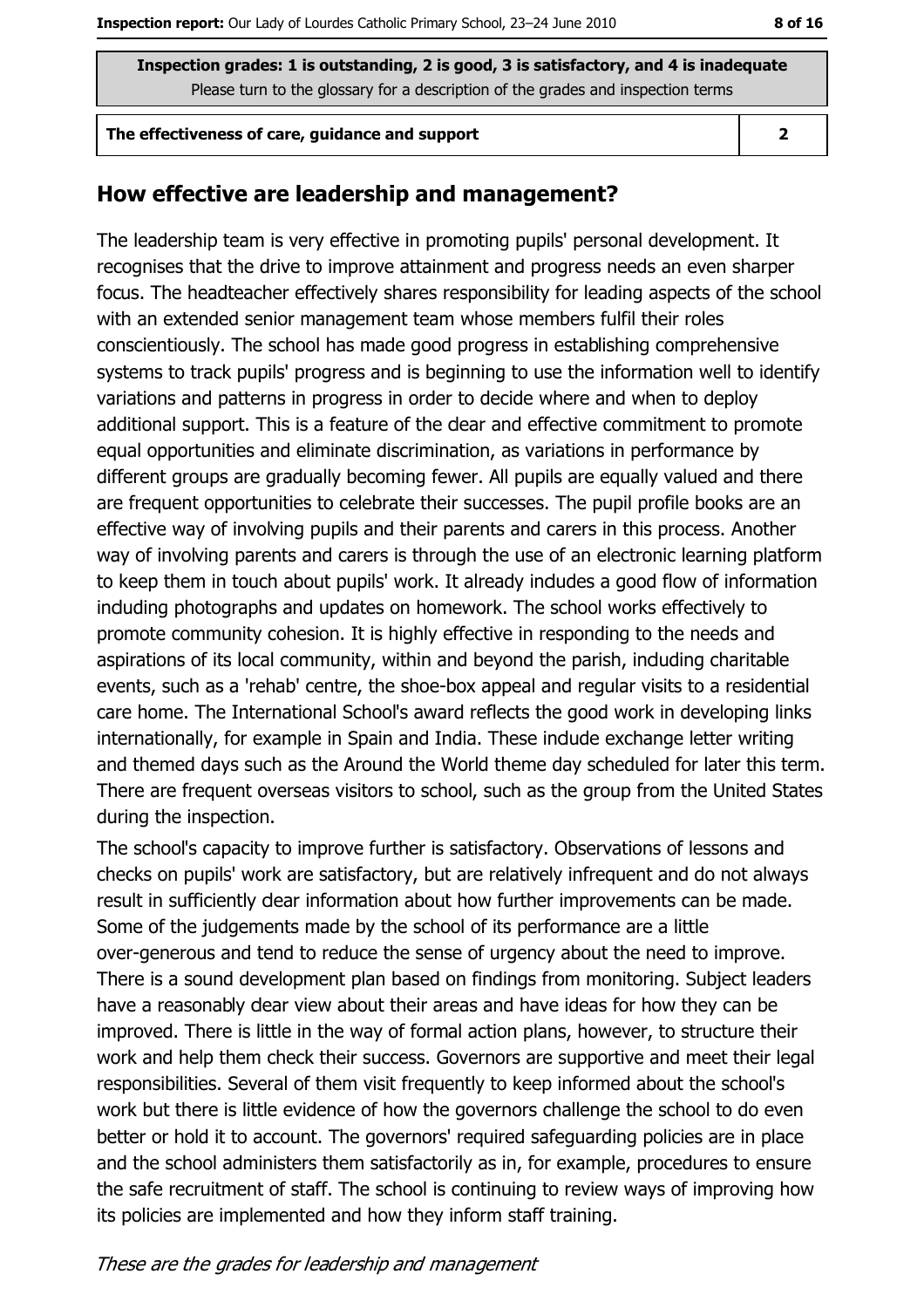| The effectiveness of leadership and management in embedding ambition and<br>driving improvement                                                                     |                         |
|---------------------------------------------------------------------------------------------------------------------------------------------------------------------|-------------------------|
| Taking into account:<br>The leadership and management of teaching and learning                                                                                      | 3                       |
| The effectiveness of the governing body in challenging and supporting the<br>school so that weaknesses are tackled decisively and statutory responsibilities<br>met | 3                       |
| The effectiveness of the school's engagement with parents and carers                                                                                                | $\overline{\mathbf{2}}$ |
| The effectiveness of partnerships in promoting learning and well-being                                                                                              | $\overline{\mathbf{2}}$ |
| The effectiveness with which the school promotes equality of opportunity and<br>tackles discrimination                                                              | $\overline{\mathbf{2}}$ |
| The effectiveness of safeguarding procedures                                                                                                                        | з                       |
| The effectiveness with which the school promotes community cohesion                                                                                                 | $\overline{\mathbf{2}}$ |
| The effectiveness with which the school deploys resources to achieve<br>value for money                                                                             | 3                       |

# **Early Years Foundation Stage**

The welcoming and stimulating environment, along with the carefully planned induction programme, enables children to settle quickly into school. They arrive each day full of anticipation about what things they might be doing, and listen very attentively to the teacher and one another. Their welfare is a high priority throughout, with, for example, a very careful handover to parents and carers at the end of the day. The children confidently join in whole-school events such as the sports morning activities and special assemblies. They make satisfactory progress in all areas of learning, with some making good progress, especially in language and mathematical skills. The school recognises it has had difficulties establishing accurate assessments on entry because of changes to its systems for assessing and recording. This makes it more difficult to match expectations to particular children's potential or to fully judge progress over time. Towards the end of the year, the children are attaining the learning goals expected nationally. A proportion are exceeding them, especially in early phonic and writing skills, as seen when they chose to write their own sentences independently and almost completely accurately, in the writing area, which induded, 'I like my teecher' and 'I am Happy.' The two part-time teachers plan carefully together, and along with the teaching assistant, they provide a good range of experiences in and out of doors, making good use of the recently established protected and designated outdoor area, with children able to move freely in and out of doors.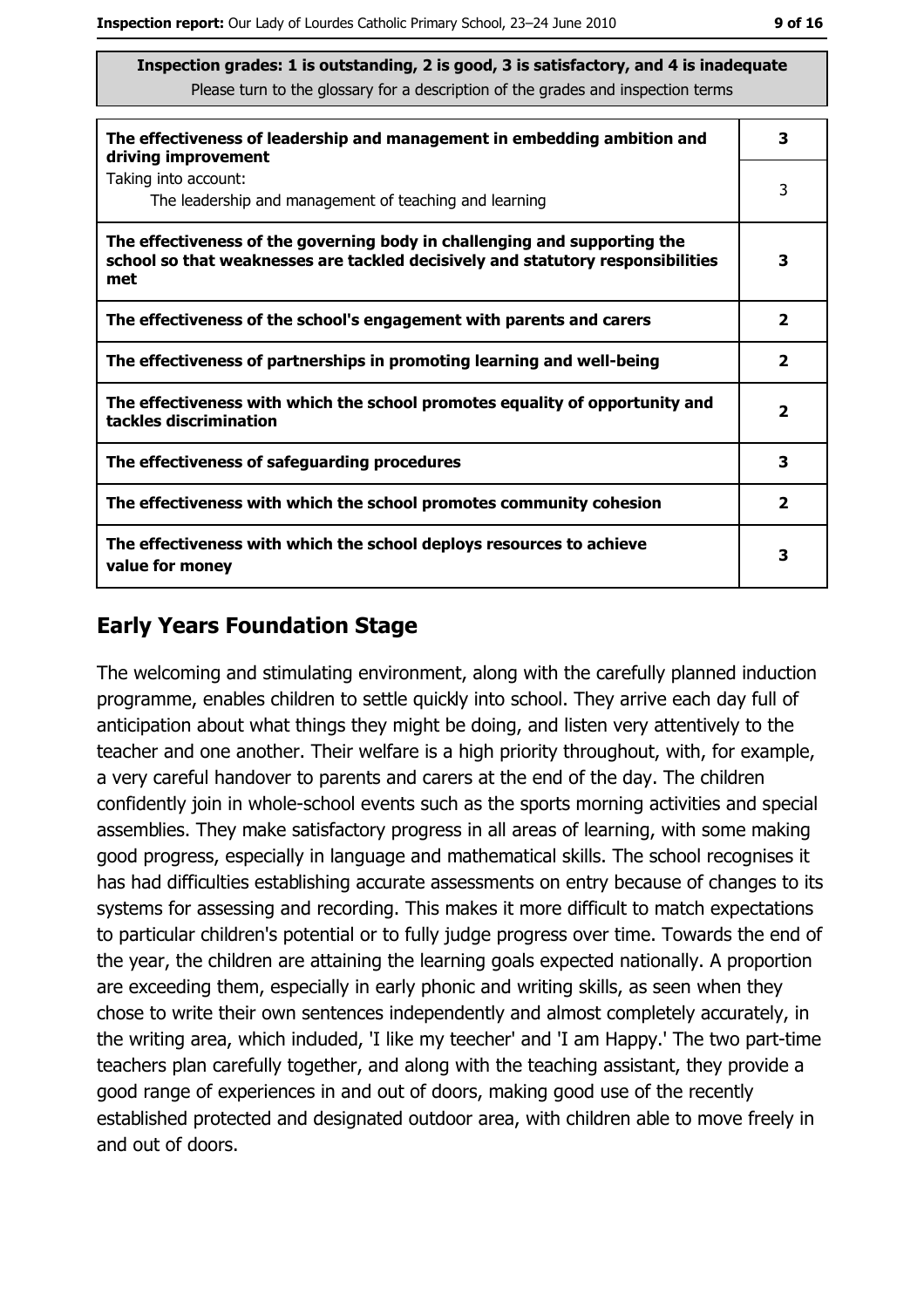These are the grades for the Early Years Foundation Stage

| <b>Overall effectiveness of the Early Years Foundation Stage</b>                             | 3 |
|----------------------------------------------------------------------------------------------|---|
| Taking into account:<br>Outcomes for children in the Early Years Foundation Stage            | 3 |
| The quality of provision in the Early Years Foundation Stage                                 |   |
| The effectiveness of leadership and management of the Early Years<br><b>Foundation Stage</b> | 3 |

### **Views of parents and carers**

A significant minority of the parents and carers replied to the inspectors' questionnaire. Each question gained positive responses from the very large majority of parents and carers replying, particularly in relation to the school keeping their children safe and helping them to lead healthy lifestyles. A very small minority disagreed with each question. There is no dear pattern in these disagreements. Although the large majority agreed overall, the level of support is somewhat muted, with only a relatively small proportion strongly agreeing with each question, except about their children enjoying school and being kept safe. Inspectors agree with this overall level of support.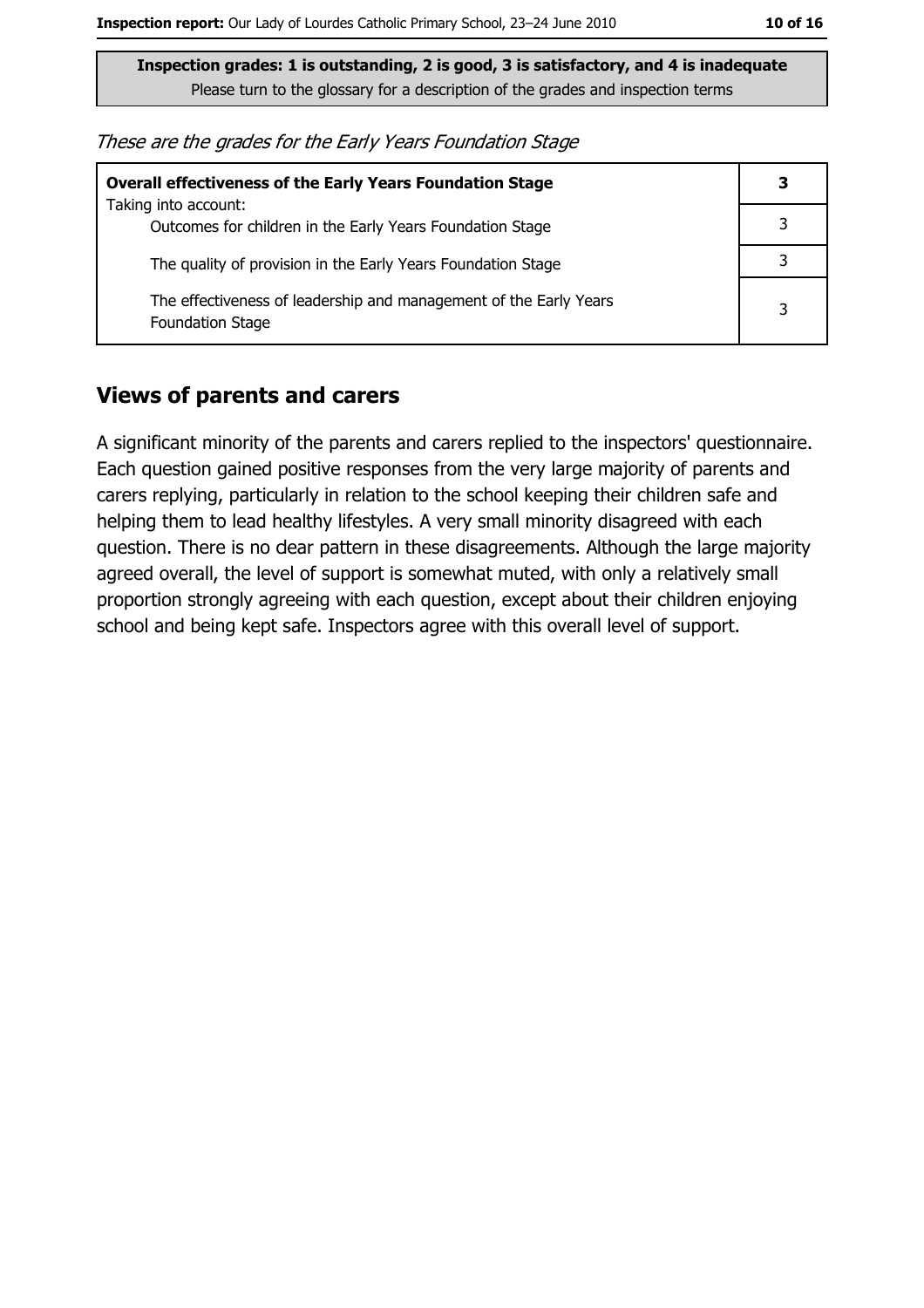### Responses from parents and carers to Ofsted's questionnaire

Ofsted invited all the registered parents and carers of pupils registered at Our Lady of Lourdes Catholic Primary School to complete a questionnaire about their views of the school. In the questionnaire, parents and carers were asked to record how strongly they agreed with 13 statements about the school. The inspection team received 83 completed questionnaires by the end of the on-site inspection. In total, there are 225 pupils registered at the school.

| <b>Statements</b>                                                                                                                                                                                                                                       | <b>Strongly</b><br><b>Agree</b> |               | <b>Agree</b> |               |                | <b>Disagree</b> |              | <b>Strongly</b><br>disagree |  |
|---------------------------------------------------------------------------------------------------------------------------------------------------------------------------------------------------------------------------------------------------------|---------------------------------|---------------|--------------|---------------|----------------|-----------------|--------------|-----------------------------|--|
|                                                                                                                                                                                                                                                         | <b>Total</b>                    | $\frac{0}{0}$ | <b>Total</b> | $\frac{0}{0}$ | <b>Total</b>   | $\frac{0}{0}$   | <b>Total</b> | $\frac{0}{0}$               |  |
| My child enjoys school                                                                                                                                                                                                                                  | 52                              | 63            | 28           | 34            | $\overline{2}$ | $\overline{2}$  | $\mathbf{1}$ | $\mathbf{1}$                |  |
| The school keeps my child<br>safe                                                                                                                                                                                                                       | 40                              | 48            | 42           | 51            | $\mathbf{1}$   | $\mathbf{1}$    | $\mathbf{0}$ | 0                           |  |
| The school informs me<br>about my child's progress                                                                                                                                                                                                      | 29                              | 35            | 43           | 52            | 9              | 11              | 0            | $\mathbf 0$                 |  |
| My child is making enough<br>progress at this school                                                                                                                                                                                                    | 24                              | 29            | 47           | 57            | 10             | 12              | 0            | 0                           |  |
| The teaching is good at this<br>school                                                                                                                                                                                                                  | 30                              | 36            | 48           | 58            | $\overline{2}$ | $\overline{2}$  | 0            | 0                           |  |
| The school helps me to<br>support my child's learning                                                                                                                                                                                                   | 28                              | 34            | 40           | 48            | 11             | 13              | 0            | $\mathbf 0$                 |  |
| The school helps my child to<br>have a healthy lifestyle                                                                                                                                                                                                | 26                              | 31            | 52           | 63            | 3              | 3               | 0            | 0                           |  |
| The school makes sure that<br>my child is well prepared for<br>the future (for example<br>changing year group,<br>changing school, and for<br>children who are finishing<br>school, entering further or<br>higher education, or<br>entering employment) | 25                              | 30            | 41           | 49            | 9              | 11              | 0            | 0                           |  |
| The school meets my child's<br>particular needs                                                                                                                                                                                                         | 29                              | 35            | 41           | 49            | 10             | 12              | 1            | $\mathbf{1}$                |  |
| The school deals effectively<br>with unacceptable behaviour                                                                                                                                                                                             | 24                              | 29            | 51           | 61            | 5              | 6               | 2            | 3                           |  |
| The school takes account of<br>my suggestions and<br>concerns                                                                                                                                                                                           | 20                              | 24            | 42           | 51            | 10             | 12              | 1            | 1                           |  |
| The school is led and<br>managed effectively                                                                                                                                                                                                            | 30                              | 36            | 39           | 47            | 10             | 12              | $\mathbf{1}$ | $\mathbf{1}$                |  |
| Overall, I am happy with my<br>child's experience at this<br>school                                                                                                                                                                                     | 31                              | 37            | 43           | 52            | $\overline{7}$ | 8               | $\mathbf{1}$ | $\mathbf{1}$                |  |

The table above summarises the responses that parents and carers made to each statement. The percentages indicate the proportion of parents and carers giving that response out of the total number of completed questionnaires. Where one or more parents and carers chose not to answer a particular question, the percentages will not add up to 100%.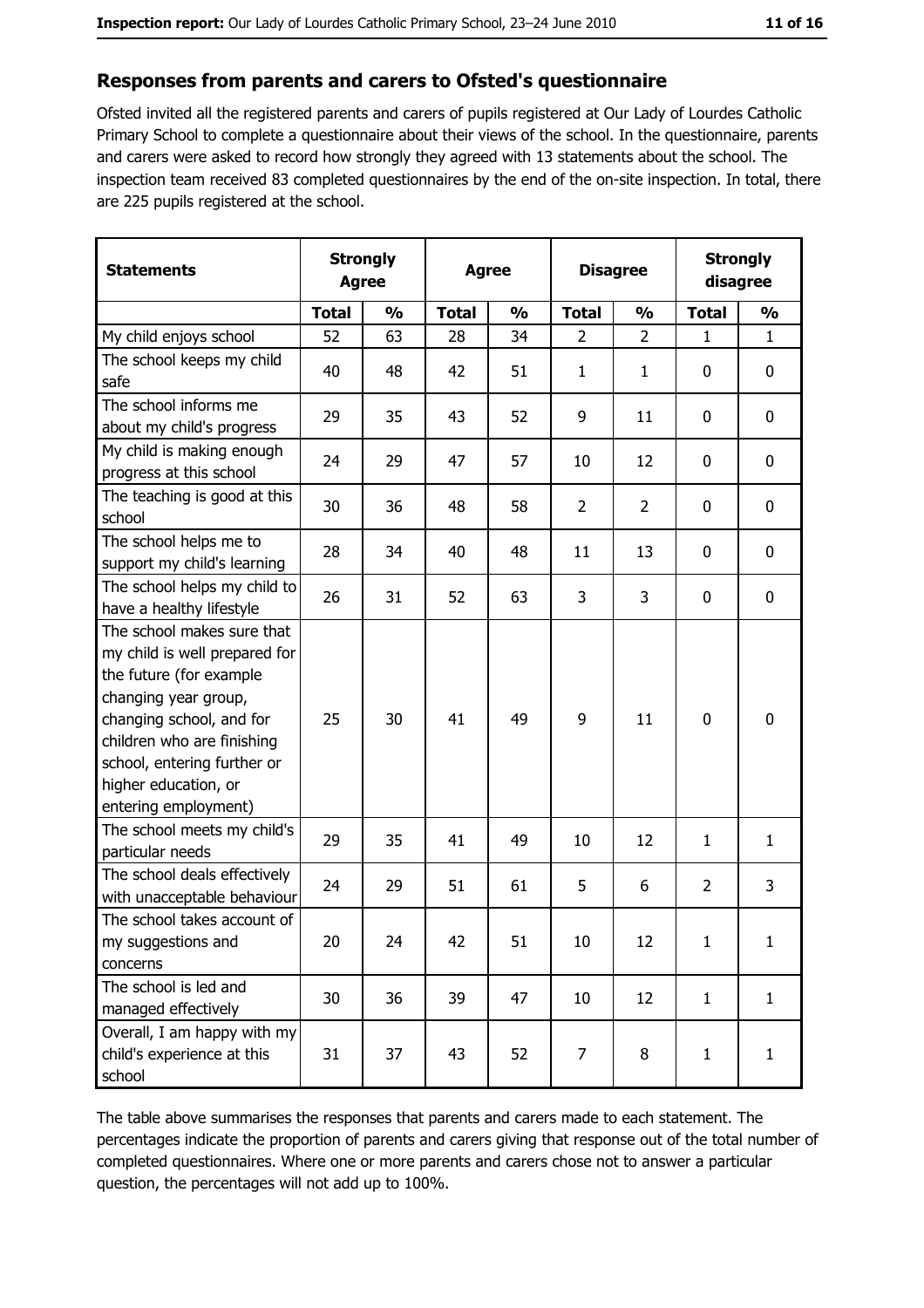# Glossary

| Grade   | <b>Judgement</b> | <b>Description</b>                                                                                                                                                                                                               |
|---------|------------------|----------------------------------------------------------------------------------------------------------------------------------------------------------------------------------------------------------------------------------|
| Grade 1 | Outstanding      | These features are highly effective. An oustanding<br>school provides exceptionally well for its pupils' needs.                                                                                                                  |
| Grade 2 | Good             | These are very positive features of a school. A school<br>that is good is serving its pupils well.                                                                                                                               |
| Grade 3 | Satisfactory     | These features are of reasonable quality. A satisfactory<br>school is providing adequately for its pupils.                                                                                                                       |
| Grade 4 | Inadequate       | These features are not of an acceptable standard. An<br>inadequate school needs to make significant<br>improvement in order to meet the needs of its pupils.<br>Ofsted inspectors will make further visits until it<br>improves. |

# What inspection judgements mean

# **Overall effectiveness of schools**

|                       | Overall effectiveness judgement (percentage of<br>schools) |      |                     |                   |
|-----------------------|------------------------------------------------------------|------|---------------------|-------------------|
| <b>Type of school</b> | <b>Outstanding</b>                                         | Good | <b>Satisfactory</b> | <b>Inadequate</b> |
| Nursery schools       | 51                                                         | 45   | 0                   | 4                 |
| Primary schools       | 6                                                          | 41   | 42                  | 10                |
| Secondary schools     | 8                                                          | 34   | 44                  | 14                |
| Sixth forms           | 10                                                         | 37   | 50                  | 3                 |
| Special schools       | 32                                                         | 38   | 25                  | 5                 |
| Pupil referral units  | 12                                                         | 43   | 31                  | 14                |
| All schools           | 9                                                          | 40   | 40                  | 10                |

New school inspection arrangements were introduced on 1 September 2009. This means that inspectors now make some additional judgements that were not made previously.

The data in the table above is for the period 1 September to 31 December 2009 and is the most recently published data available (see www.ofsted.gov.uk). Please note that the sample of schools inspected during the autumn term 2009 was not representative of all schools nationally, as weaker schools are inspected more frequently than good or outstanding schools.

Percentages are rounded and do not always add exactly to 100. Secondary school figures indude those that have sixth forms, and sixth form figures indude only the data specifically for sixth form inspection judgements.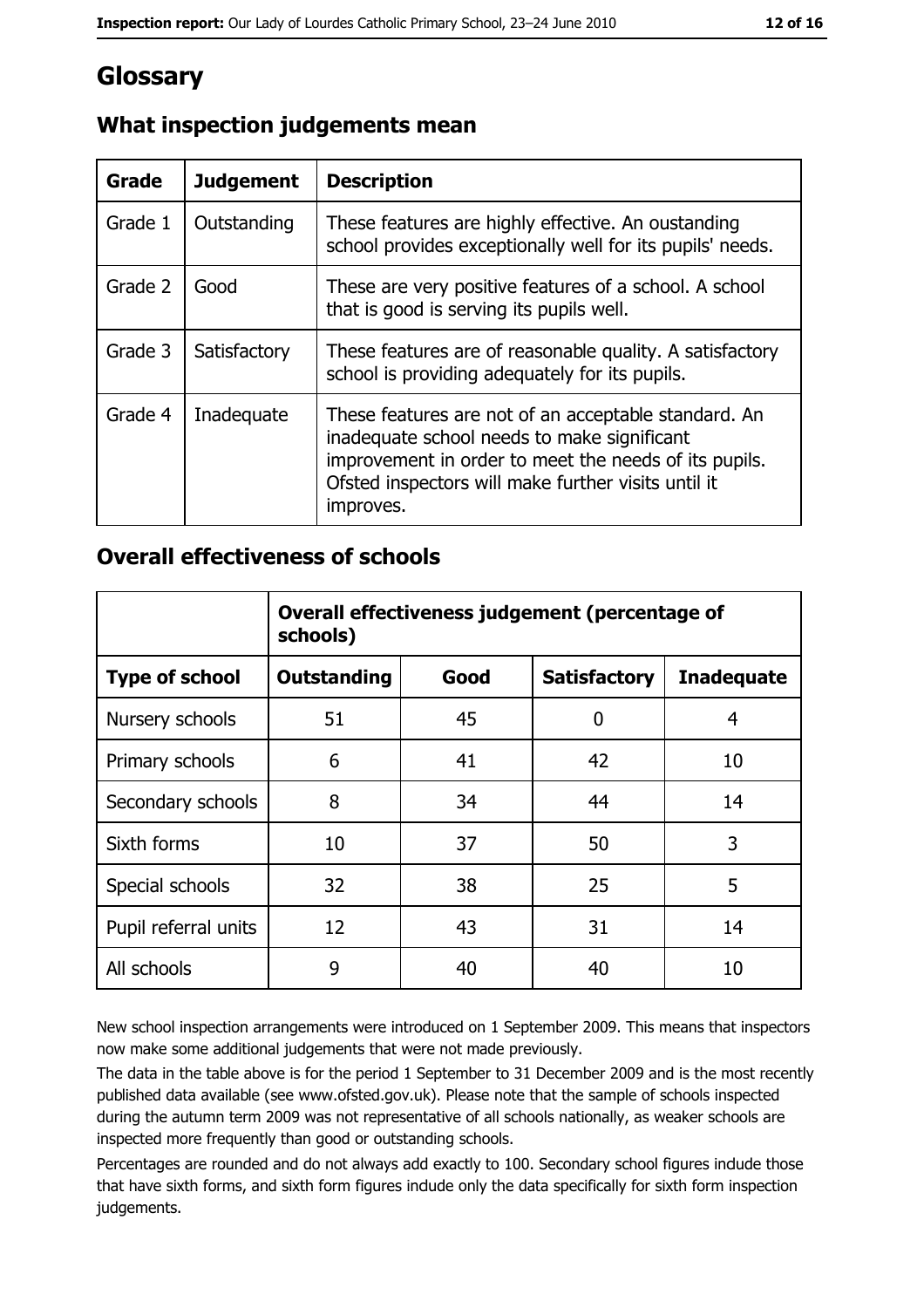# **Common terminology used by inspectors**

| Achievement:                  | the progress and success of a pupil in<br>their learning, development or training.                                                                                                                                                                                                                          |
|-------------------------------|-------------------------------------------------------------------------------------------------------------------------------------------------------------------------------------------------------------------------------------------------------------------------------------------------------------|
| Attainment:                   | the standard of the pupils' work shown by<br>test and examination results and in<br>lessons.                                                                                                                                                                                                                |
| Capacity to improve:          | the proven ability of the school to<br>continue improving. Inspectors base this<br>judgement on what the school has<br>accomplished so far and on the quality of<br>its systems to maintain improvement.                                                                                                    |
| Leadership and management:    | the contribution of all the staff with<br>responsibilities, not just the headteacher,<br>to identifying priorities, directing and<br>motivating staff and running the school.                                                                                                                               |
| Learning:                     | how well pupils acquire knowledge,<br>develop their understanding, learn and<br>practise skills and are developing their<br>competence as learners.                                                                                                                                                         |
| <b>Overall effectiveness:</b> | inspectors form a judgement on a school's<br>overall effectiveness based on the findings<br>from their inspection of the school. The<br>following judgements, in particular,<br>influence what the overall effectiveness<br>judgement will be.                                                              |
|                               | The school's capacity for sustained<br>improvement.<br>Outcomes for individuals and groups<br>of pupils.<br>The quality of teaching.<br>The extent to which the curriculum<br>meets pupil's needs, induding where<br>relevant, through partnerships.<br>The effectiveness of care, guidance<br>and support. |
| Progress:                     | the rate at which pupils are learning in<br>lessons and over longer periods of time. It<br>is often measured by comparing the<br>pupils' attainment at the end of a key<br>stage with their attainment when they<br>started.                                                                                |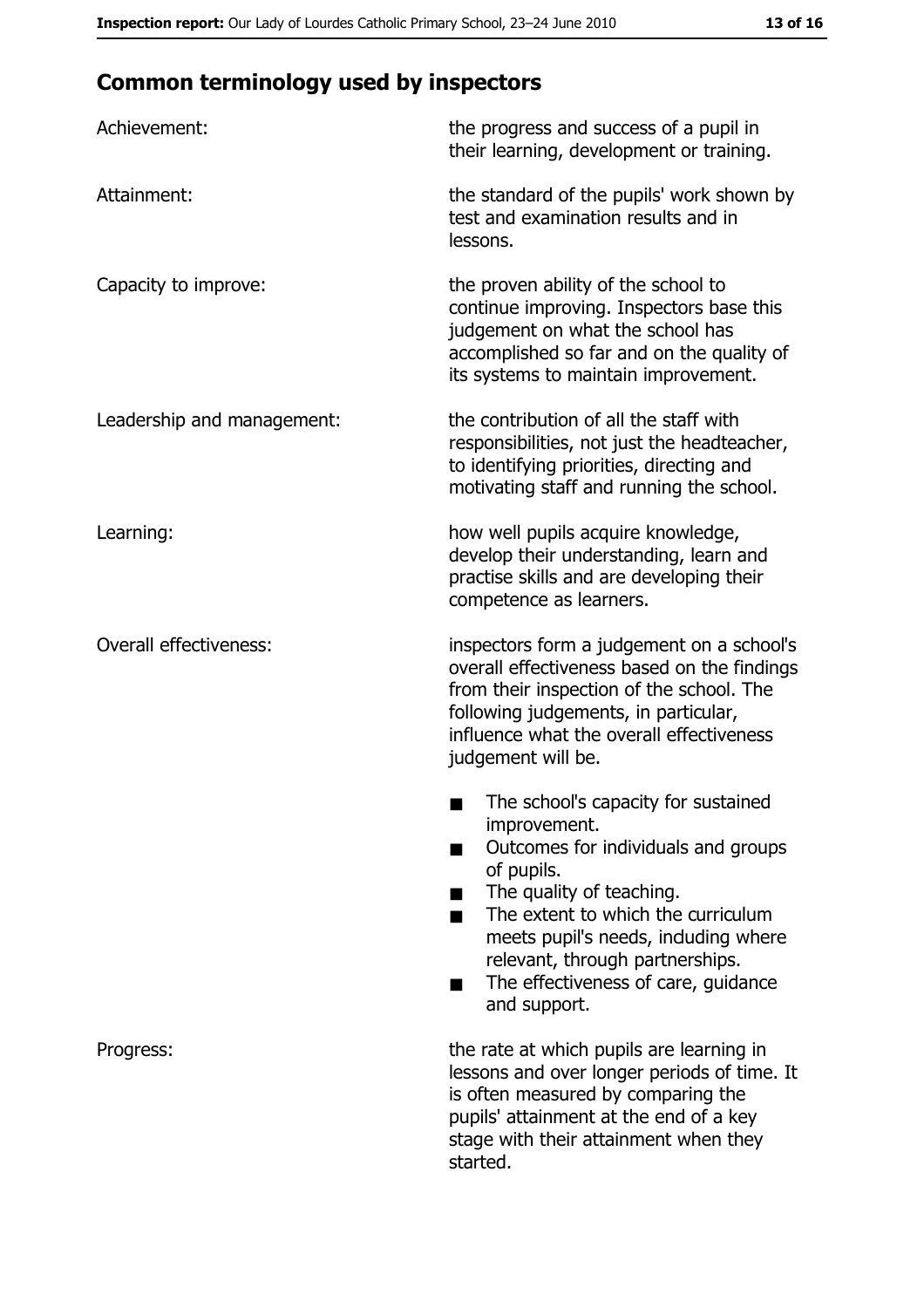This letter is provided for the school, parents and carers to share with their children. It describes Ofsted's main findings from the inspection of their school.



30 June 2010

**Dear Pupils** 

Inspection of Our Lady of Lourdes Catholic Primary School, Bristol BS15 8PX Thank you for helping us when we visited your school. We enjoyed talking to you and seeing some of your work. Yours is a satisfactory school with lots of good things, and some that need to improve. We were particularly impressed by the brilliant way so many of you help out around the school, for example, planning and leading the sports day activities and acting as buddies or school councillors. You make a difference to people's lives in Kingswood and further afield $\Box$  by working hard to organise charity appeals and performing at a local care home for the elderly. Very well done! You are particularly thoughtful and sensitive towards one another, and are very dear about what is right and wrong, and the power of prayer. Many of you told us you feel safe in school. Your parents and carers agree. This is because all the adults in school take good care of you and are always there to help those of you who have a problem from time to time. We are pleased you recognise how important it is to eat healthy food and do lots of exercise.

In lessons, you nearly always behave very well, listen carefully and get on sensibly with your work. This helps you to make progress. Your teachers plan interesting things for you to do and provide lots of special events. Your headteacher and other leaders are thinking hard of ways to improve the school. We have asked them to work together with all the staff and the governors on four things to make it even better. They are:

- help you make even more progress with your work by ensuring teachers always  $\blacksquare$ give you work that is not too hard or too easy, and give more time for you to think about what you have learnt and how to improve
- find better ways of checking the progress of the children in the Early Years  $\blacksquare$ **Foundation Stage**
- $\blacksquare$ make sure you all have opportunities to use computers in your dassrooms and find ways of being dear about how skilled you are at this
- improve the way leaders check up on how well the school is doing and how  $\blacksquare$ information is kept for use when planning improved ways of working.

You can help by telling teachers if you think your work is too hard or too easy.

Yours sincerely